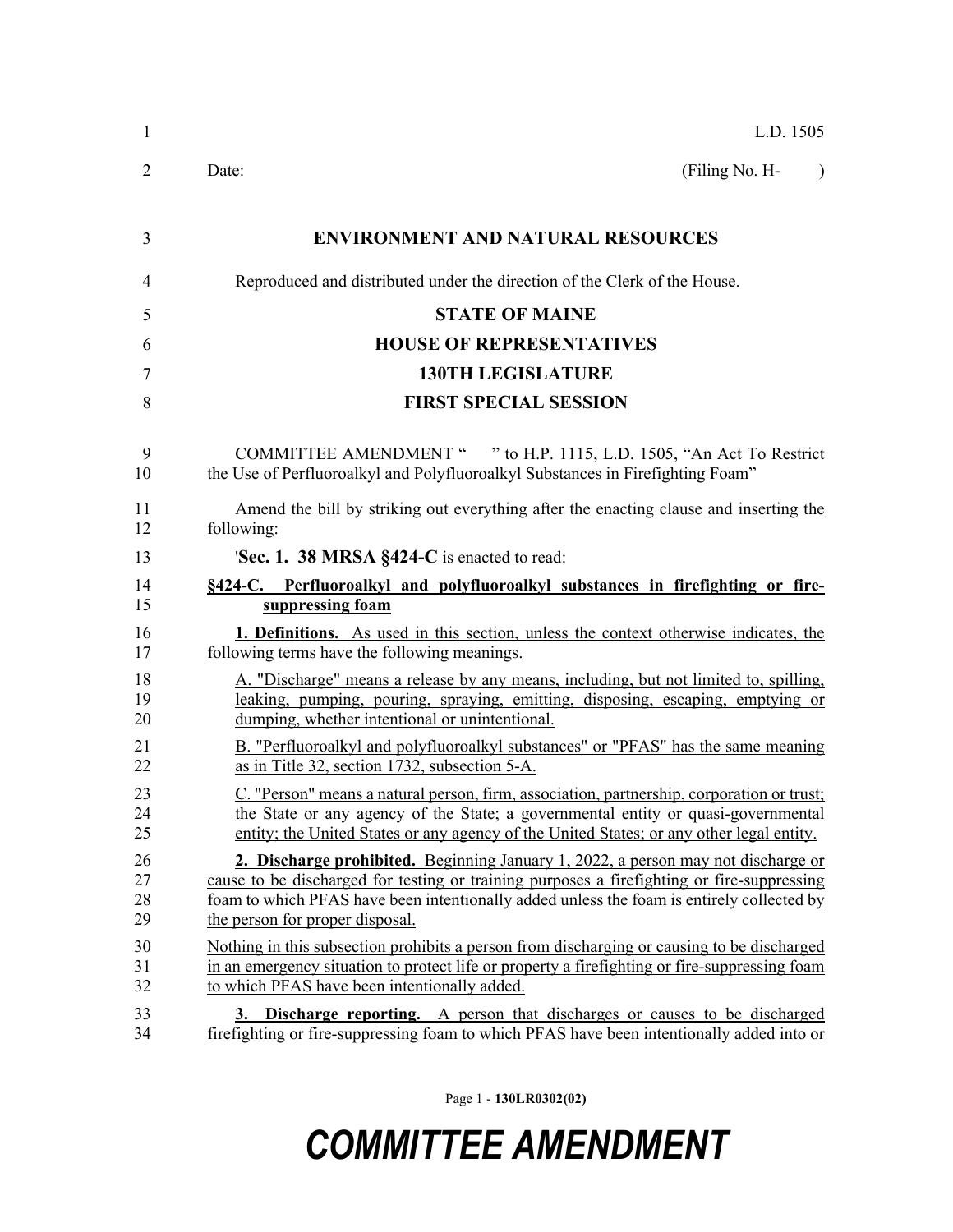| $\mathbf{1}$   | upon any coastal waters, estuary, tidal flat, beach or land adjoining the seacoast of the State |  |  |
|----------------|-------------------------------------------------------------------------------------------------|--|--|
| $\overline{c}$ | or into or upon any lake, pond, river, stream, sewer, surface water drainage, groundwater       |  |  |
| 3              | or other waters of the State or any public or private water supply or onto land adjacent to,    |  |  |
| 4              | on or over such waters of the State shall report the discharge to the department as soon as     |  |  |
| 5              | practicable, but no later than 24 hours after the discharge occurs.                             |  |  |
| 6              | 4. Manufacture, sale and distribution prohibited. Beginning January 1, 2022, a                  |  |  |
| 7              | person may not manufacture, sell, offer for sale, distribute for sale or distribute for use in  |  |  |
| 8              | the State a firefighting or fire-suppressing foam to which PFAS have been intentionally         |  |  |
| 9              | added, except when:                                                                             |  |  |
| 10             | A. Such foam is manufactured, sold or distributed for use at an oil terminal facility in        |  |  |
| 11             | the State. As used in this paragraph, "oil terminal facility" has the same meaning as in        |  |  |
| 12             | section 542, subsection 7.                                                                      |  |  |
| 13             | This paragraph is repealed January 1, 2025; or                                                  |  |  |
| 14             | B. Such foam is manufactured, sold or distributed for use at an airport in the State, as        |  |  |
| 15             | long as the foam is required by federal law or regulation to be used at airports for            |  |  |
| 16             | firefighting or fire-suppressing purposes, including, but not limited to, as required by        |  |  |
| 17             | 14 Code of Federal Regulations, Section 139.317 as that section existed on January 1,           |  |  |
| 18             | 2021. If, on or after January 1, 2022, no federal law or regulation requires the use of         |  |  |
| 19             | such foam at airports for firefighting or fire-suppressing purposes, the exception in this      |  |  |
| 20             | paragraph to the prohibition in this subsection does not apply.                                 |  |  |
| 21             | <b>5.</b> Notice and recall. Except as provided in subsection 4, paragraph A or B, on or        |  |  |
| 22             | before January 1, 2022, a person that manufactures firefighting or fire-suppressing foam to     |  |  |
| 23             | which PFAS have been intentionally added and, prior to January 1, 2022, sold, offered for       |  |  |
| 24             | sale or distributed such foam for sale or use in the State shall:                               |  |  |
| 25             | A. Provide written notification regarding the prohibition in subsection 4 to any person         |  |  |
| 26             | in the State that, prior to January 1, 2022, received such foam from the manufacturer           |  |  |
| 27             | for sale, distribution or use in the State; and                                                 |  |  |
| 28             | B. Issue a recall of all such foam, which must include a process by which a person in           |  |  |
| 29             | the State that received such foam will be reimbursed by the manufacturer for the                |  |  |
| 30             | recalled foam.                                                                                  |  |  |
| 31             | <b>6. Administration and enforcement; rules.</b> The department shall administer and            |  |  |
| 32             | enforce this section and may adopt rules as necessary to implement and administer this          |  |  |
| 33             | section. Rules adopted pursuant to this subsection are routine technical rules as defined in    |  |  |
| 34             | Title 5, chapter 375, subchapter 2-A.                                                           |  |  |
| 35             | Sec. 2. Framework; report. In collaboration with the Department of Defense,                     |  |  |
| 36             | Veterans and Emergency Management, Maine Emergency Management Agency and                        |  |  |
| 37             | interested parties, the Department of Environmental Protection shall develop a framework        |  |  |
| 38             | for the collection and safe storage of firefighting and fire-suppressing foams to which         |  |  |
| 39             | perfluoroalkyl and polyfluoroalkyl substances have been intentionally added that are            |  |  |
| 40             | subject to the manufacturing, sale and distribution prohibition under the Maine Revised         |  |  |
| 41             | Statutes, Title 38, section 424-C, subsection 4 and not returned to the manufacturer of the     |  |  |
| 42             | foam pursuant to a recall issued in accordance with Title 38, section 424-C, subsection 5,      |  |  |
| 43             | paragraph B until the foams can be safely disposed of. On or before March 1, 2022, the          |  |  |
| 44             | department shall submit a report to the Joint Standing Committee on Environment and             |  |  |

Page 2 - **130LR0302(02)**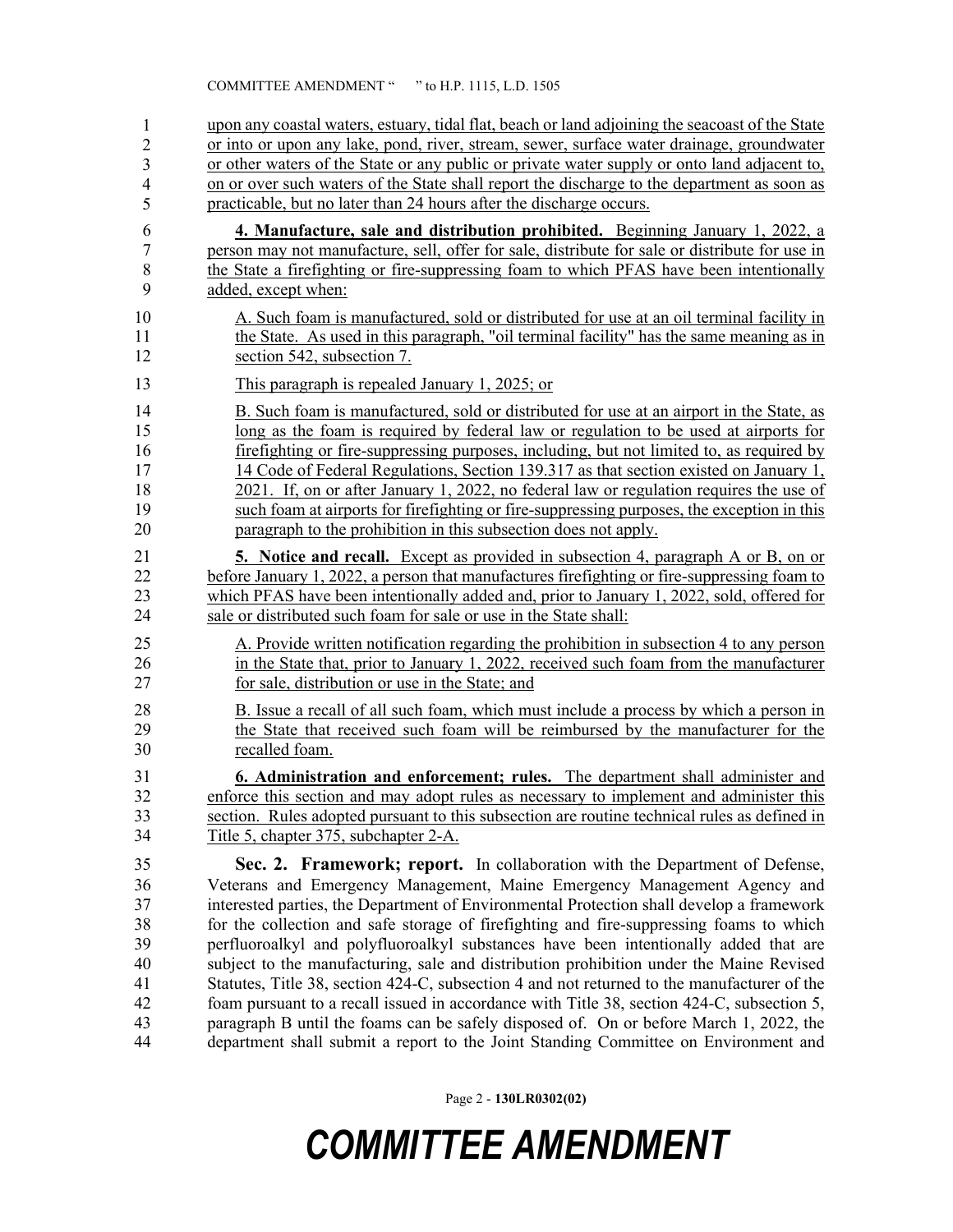Natural Resources that includes the proposed framework and any recommended legislation. The joint standing committee may report out a bill based upon the report to the 130th Legislature. 1 2 3

4 **Sec. 3. Appropriations and allocations.** The following appropriations and 5 allocations are made.

### 6 **ENVIRONMENTAL PROTECTION, DEPARTMENT OF**

- 7 **Maine Environmental Protection Fund 0421**
- 8 Initiative: Provides funding for one part-time Environmental Specialist III position for one 9 year, beginning October 1, 2021 and ending September 30, 2022.

| 10 | <b>GENERAL FUND</b>          | 2021-22  | $2022 - 23$ |
|----|------------------------------|----------|-------------|
| 11 | <b>POSITIONS - FTE COUNT</b> | 0.500    | 0.500       |
| 12 | Personal Services            | \$31,573 | \$12,318    |
| 13 | All Other                    | \$2,550  | \$1,080     |
| 14 |                              |          |             |
| 15 | <b>GENERAL FUND TOTAL</b>    | \$34,123 | \$13,398    |

10 ' 16

17 Amend the bill by relettering or renumbering any nonconsecutive Part letter or section 18 number to read consecutively.

19 **SUMMARY**

This amendment replaces the bill and makes the following changes. 20

21 1. It adds definitions for the terms "discharge" and "person."

22 2. It allocates to the Maine Revised Statutes the unallocated provisions in the bill 23 regarding manufacturer notice and recall of firefighting or fire-suppressing foam to which 24 perfluoroalkyl and polyfluoroalkyl substances, or PFAS, have been intentionally added.

25 3. It clarifies that the prohibition in the bill on the discharge for testing or training 26 purposes of a firefighting or fire-suppressing foam to which PFAS have been intentionally 27 added does not prohibit the discharge of such foam in an emergency situation to protect 28 life or property.

29 4. It adds an exemption to the prohibition in the bill on the manufacture, sale or 30 distribution of firefighting or fire-suppressing foam to which PFAS have been intentionally 31 added for such foam that is manufactured, sold or distributed for use at an oil terminal 32 facility in the State. That exemption is repealed January 1, 2025.

33 5. It directs the Department of Environmental Protection to administer and enforce the 34 provisions of the bill, as amended, and authorizes the department to adopt any rules as 35 necessary.

36 6. It changes the date the report from the Department of Environmental Protection to 37 the Joint Standing Committee on Environment and Natural Resources is due from March 38 31, 2022 to March 1, 2022.

Page 3 - **130LR0302(02)**